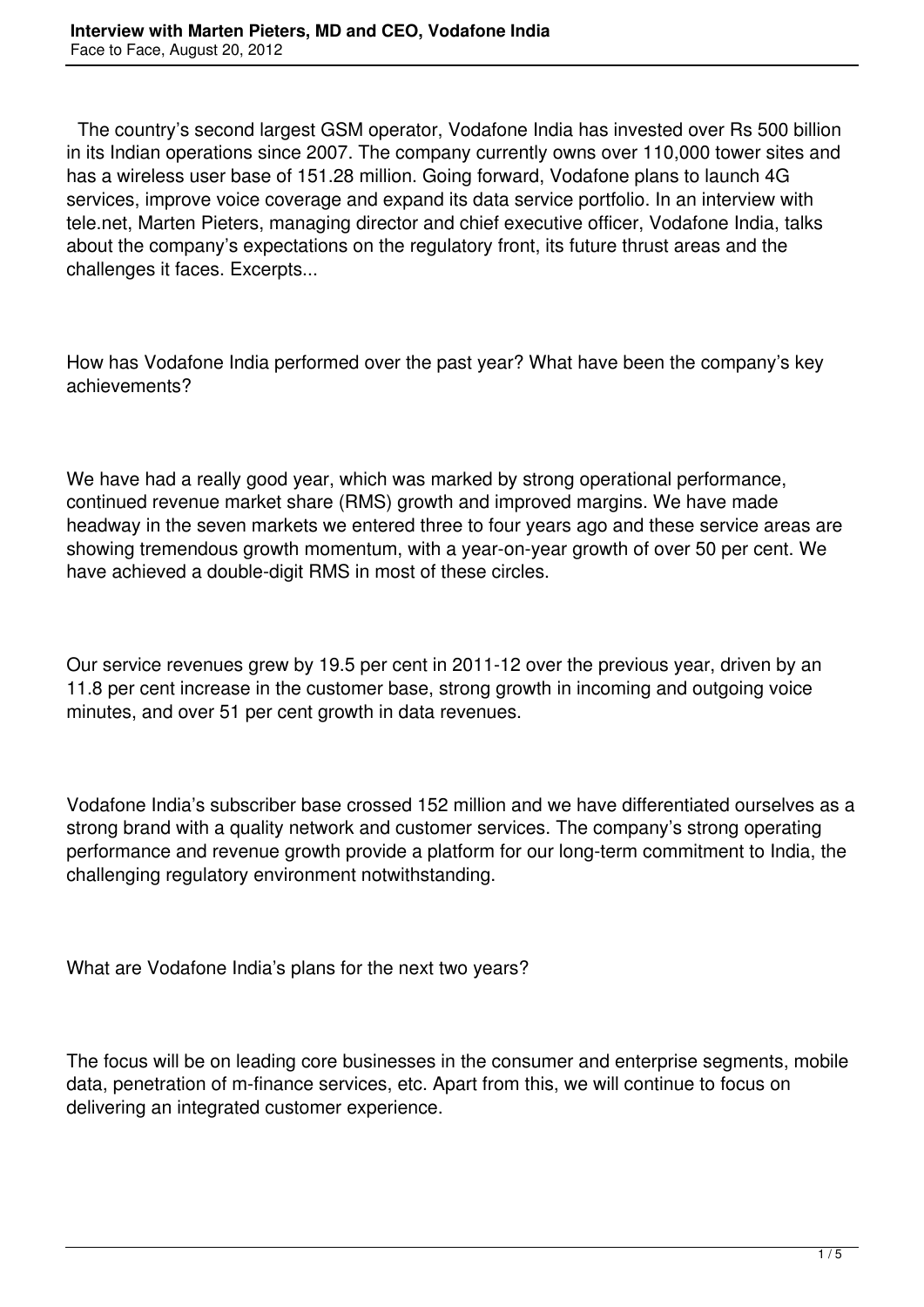What are the biggest challenges faced by the company?

The biggest challenges continue to be the uncertain regulatory environment, a hypercompetitive market and limited availability of spectrum.

What is your regulatory wish list?

Our major policy/regulatory expectations for 2012 include:

• Clarity on the terms and conditions for licence extension

• A progressive as well as forward-looking spectrum policy. Technology neutrality should be followed in both letter and spirit

- Fair and transparent auctions, in which the spectrum value is discovered by the market forces
- Rationalisation of the burden of duties and levies being imposed on the sector
- An enabling framework for improving rural service roll-out and enhancing broadband access
- Uniform licence and spectrum fees.

Will 4G services witness higher uptake as compared to 3G applications?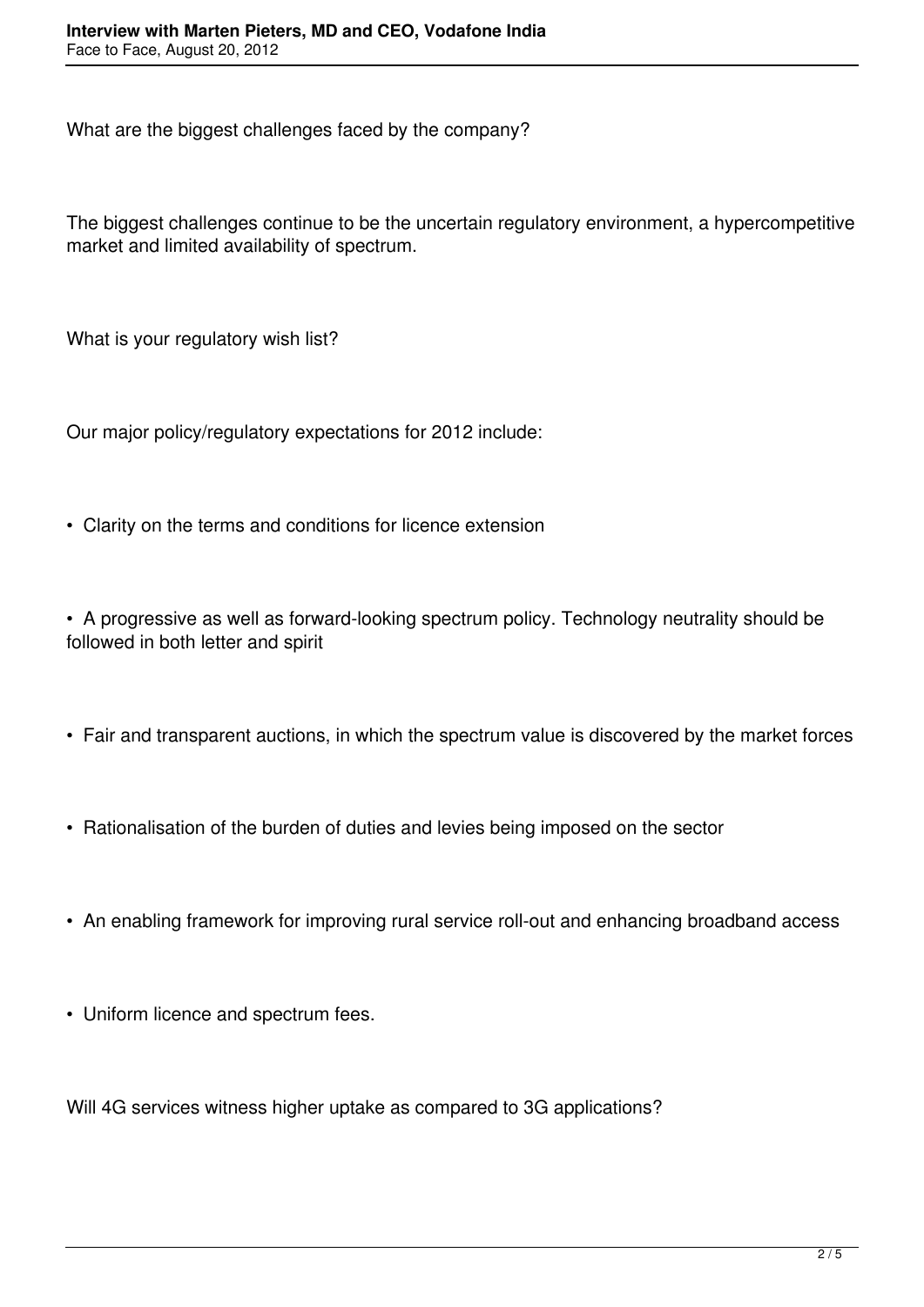4G is the next-generation technology for data. Currently, there is significant scope for the growth of 3G services, which were introduced in India in 2011, and we are focusing on this. 3G is still at a very nascent stage in this market. We are helping customers adopt these applications and strengthening our infrastructure to provide best-in-class 3G services.

What are Vodafone's plans for offering 4G services?

We are definitely interested in providing 4G services as and when we obtain spectrum. Globally, Vodafone is one of the leading providers of 4G services, which were recently launched in Europe. However, it is very premature to comment on it at this stage.

What trends will the sector witness over the next two to three years?

The first area of growth will be the traditional voice business. With a telecom penetration of around 50 per cent, we still have some way to go. The second area is data. We have witnessed healthy growth in data usage. New subscribers will access the internet for the first time through mobile handsets. There is significant potential in the mobile broadband space as the current internet penetration is less than 10 per cent and the broadband coverage is around 1.16 per cent. The smartphone/ tablet ecosystem, technology convergence and financial inclusion through m-banking also present major growth opportunities.

What are Vodafone India's focus areas apart from pure-play GSM services?

Vodafone is a telecom company aiming to connect people and provide communication solutions for both individual and enterprise customers through voice and data. We have the second largest RMS and a subscriber base of over 150 million. We have invested significantly in our network, technology and people, and will continue to build our capabilities to provide quality solutions and strengthen our focus on the data, mobile money and enterprise segments.

What is the company's revenue break-up with regard to its various businesses?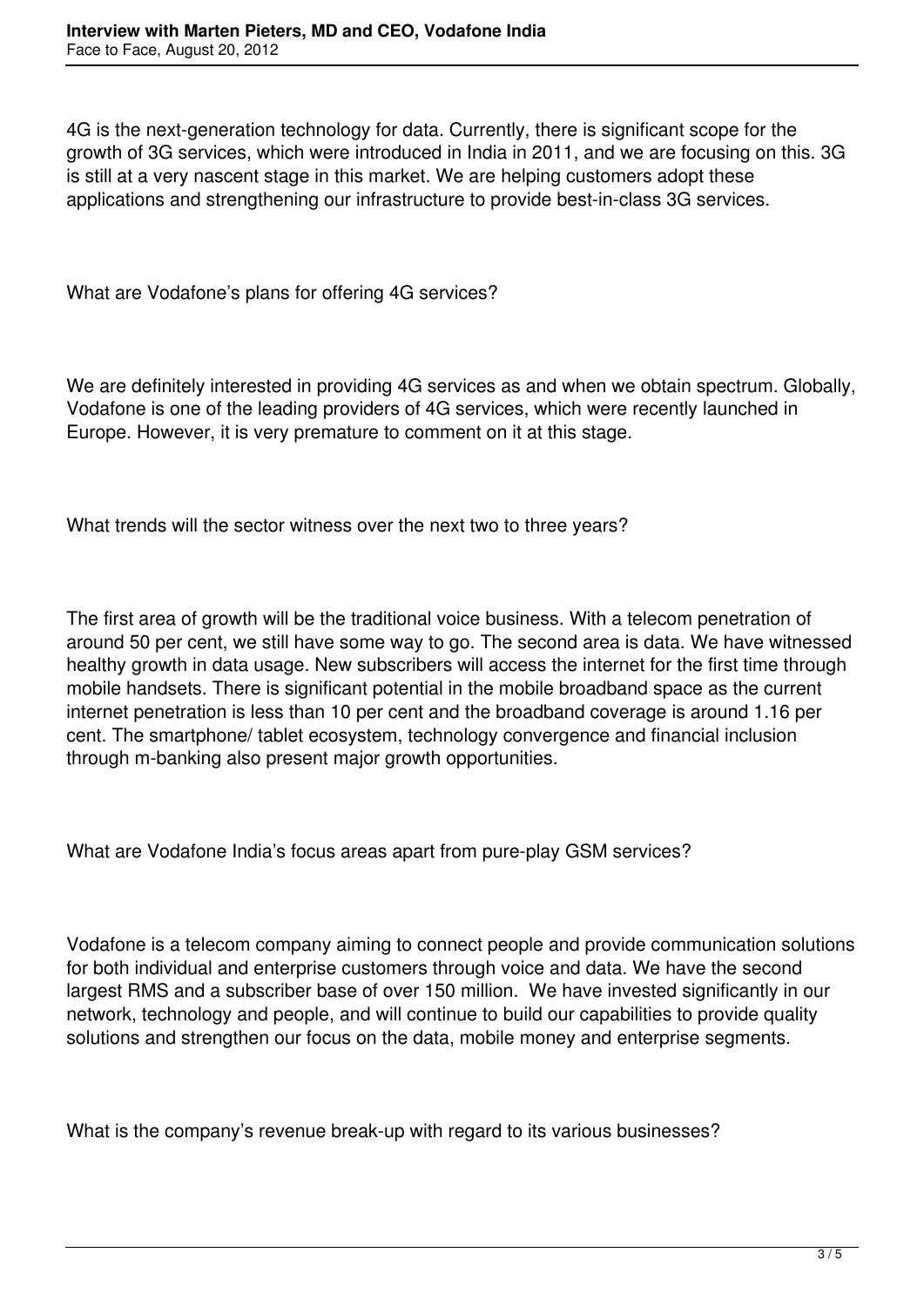We are primarily a mobile service provider and this business accounts for the majority of our revenues. With reference to our infrastructure business, our network towers are managed by Indus Towers, in which we have a 42 per cent share.

What was Vodafone India's capex in 2011-12 and which areas did the company invest in? What will be Vodafone's capex and areas of investment in 2012-13?

We are a long-term player and are committed to the Indian market. Over the past few years, we have invested heavily in building our network in the country with a capex of over Rs 60 billion per annum. We have a pan-Indian presence and have built over 110,000 sites. We have also invested in 3G and the development of data services. Our total investments since 2007 stand at over Rs 500 billion. Going forward, we will continue to invest and ensure seamless coverage as well as provide a quality network for both data and voice.

Will the Telecom Regulatory Authority of India's (TRAI) recent recommendations on spectrum impact the company's revenues and profitability?

TRAI's recommendations on spectrum pricing are yet to be finalised by the empowered group of ministers. The reserve price proposed by TRAI is significantly higher than the final auction price in European countries. The Indian telecom industry is currently marked by high debt levels that have put pressure on profitability. A high reserve and auction price will increase the financial burden. As per a recent report released by PricewaterhouseCoopers, the proposed reserve price could increase call rates by over Re 0.30 per minute.

What proportion of Vodafone India's revenues is contributed by non-voice services and what steps are being taken to increase this share in 2012-13?

Our non-voice revenues are similar to those of other players. We expect revenues from data services to grow over the next few years. India has a large prepaid subscriber base, relatively low penetration of smartphones and low broadband penetration, thereby leading to slow data adoption. Things are changing now with an increase in basic internet-on-mobile uptake and the internet experience is available even on affordable handsets. Data and 3G adoption will grow with the increasing affordability of these services.